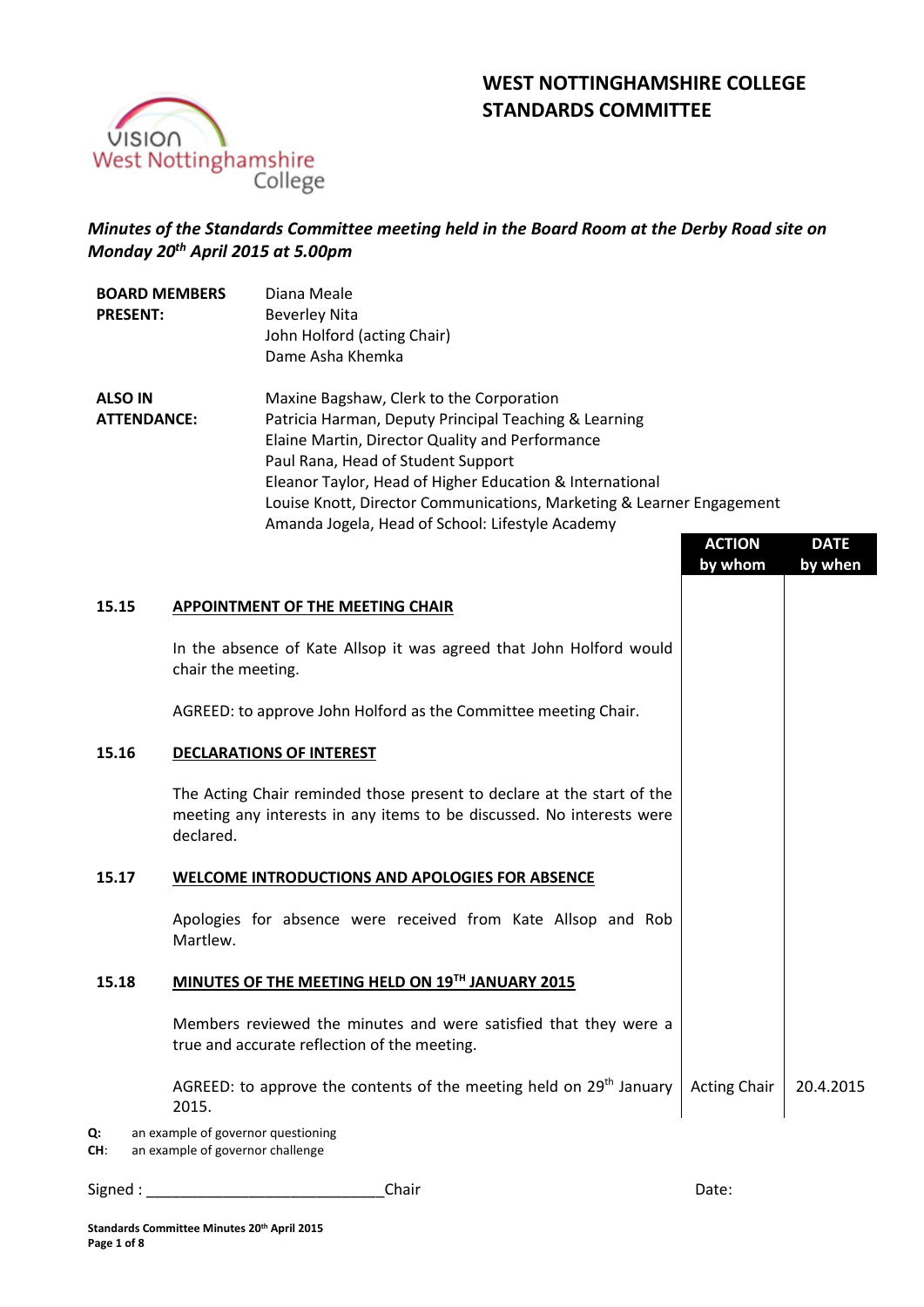There were no matters arising.

#### **15.19 ACTION PROGRESS REPORT**

Members reviewed the updated table and all were happy that matters were progressing as required.

AGREED: to note the update provided.

## **15.20** *PREVENT* **UPDATE**

The Director: Communication, Marketing and Learner Engagement introduced this item and drew members to her detailed written report which, all agreed was very comprehensive. A copy of the Action Plan was circulated as it had been omitted from the pack despatched. She confirmed that Appendix 1 is the college's response to the Prevent agenda.

Key points noted in the report were:

- Statutory guidance is likely to come into force in July 2015
- *Prevent* is a pro-active duty
- Any college concerns are to be referred to the local Channel Panel
- Statutory Guidance can be split into a number of headings Partnership, Risk Assessment, Action plan, Staff Training, Welfare, Pastoral support and Prayer Rooms, Speakers and Events and Safety online.
- Within the FE sector, Ofsted will be expected to judge how well a college is meeting its obligations under the Act

In terms of the Policy presented for discussion, it was confirmed that this has been shared with the trade unions and they are happy with the content. The Director: Communication, Marketing and Learner Engagement confirmed that she had met with the local *Prevent* coordinator over Easter and he is satisfied that the package of documents proposed are robust.

Q The committee questioned the college risks and challenges in relation to the *Prevent* agenda. It was explained that there was a risk regarding staff knowledge and understanding. To mitigate this risk the college will expect and train staff to treat a *Prevent* concern in exactly the same way they would a Safeguarding concern. Also acknowledged was the risk/challenge to fully equiping staff to be able to deal with and manage classroom debate. Staff will need the right skills set to effectively manage and support appropriate discussions. It was confirmed that the college will also be responsible for partner activity too and there is a need to make sure they all have robust processes and procedures in place.

**CH**: an example of governor challenge

**Q:** an example of governor questioning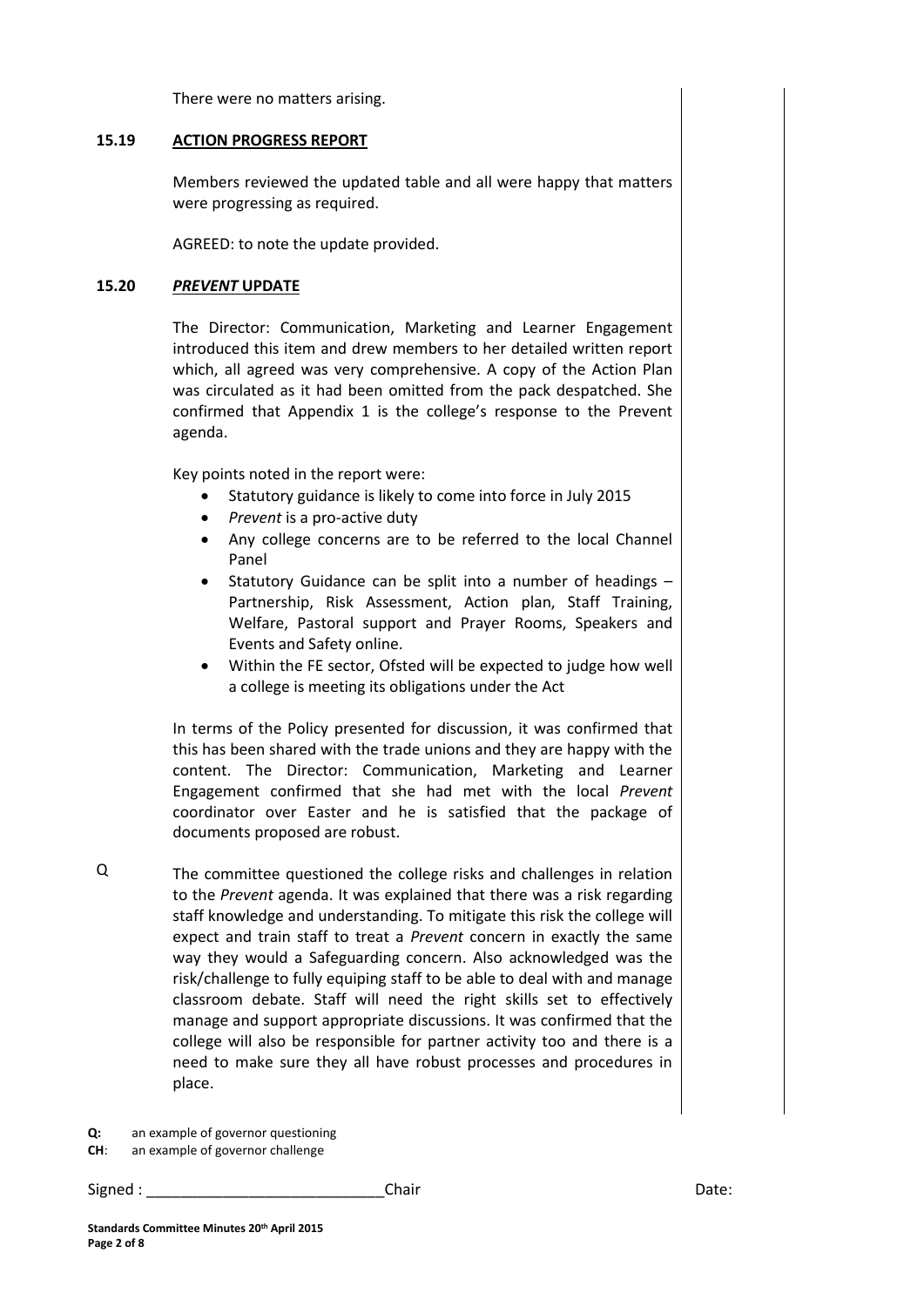Members were advised that 337 members of staff have already undertaken some general 'awareness' training. It was explained that the college has offered Channel awareness training online. Once the training is completed a certificate is awarded and 337 members of staff have submitted these certificates to the HR department so far. It may be that there are more completed with certificates in the pipeline. The Clerk reminded that Governor *Prevent* training has been arranged for 14<sup>th</sup> May 2015.

The committee acknowledged that not all extremism was linked to Islam and agreed that this was a key message to staff. All agreed that it was important to not to fall into the mind set of thinking that 'something like extremism couldn't happen in Mansfield'.

In reviewing the report, members discussed the comments made at section 2.2 in relation to 'Speakers and Events'. The committee felt that there needed to be a careful balance between allowing freedom of speech and the processes proposed for managing the distribution of materials (page 117). The committee questioned whether all student societies are registered with the Student Union? It was confirmed that, yes, usually they are. It was explained that the Student Union in an FE college is different to a university setting. Assurance was given that the policy proposed gives an appropriate mechanism for questioning and challenge.

Members discussed section 3 of the policy and agreed that the use of the word 'values' was correct but felt that 'British values' was perhaps a step too far. It was accepted that the college needs to take a very pragmatic approach and that what is important is diversity, tolerance etc and all of these values already sit within policies and processes in place for equality and diversity and safeguarding. It was accepted that there will always be difficult 'boundaries' in relation to these issues.

Q The committee questioned the use of the word '*Prevent*'. They felt that it was important to have mechanisms in place for actively promoting and encouraging debate and discussion. They asked that the senior team take this forward and ensure appropriate mechanisms are established. One suggestion was to link radicalisation discussions in with debate on core college values and how these are explored. The committee felt that the key issue is the promotion of 'values', whether they be 'British', 'college', 'human' etc. It was agreed that this needed to be embedded throughout all areas of the curriculum.

> The Principal accepted that the college has an opportunity and responsibility to educate in the widest sense. Students need a platform for debate but indicated that this needs to be in a safe environment. It was acknowledged that the *Prevent* agenda/policy is one that has been handed down by government and the college therefore has a responsibility and obligation to respond.

**Q:** an example of governor questioning

CH

Q

**CH**: an example of governor challenge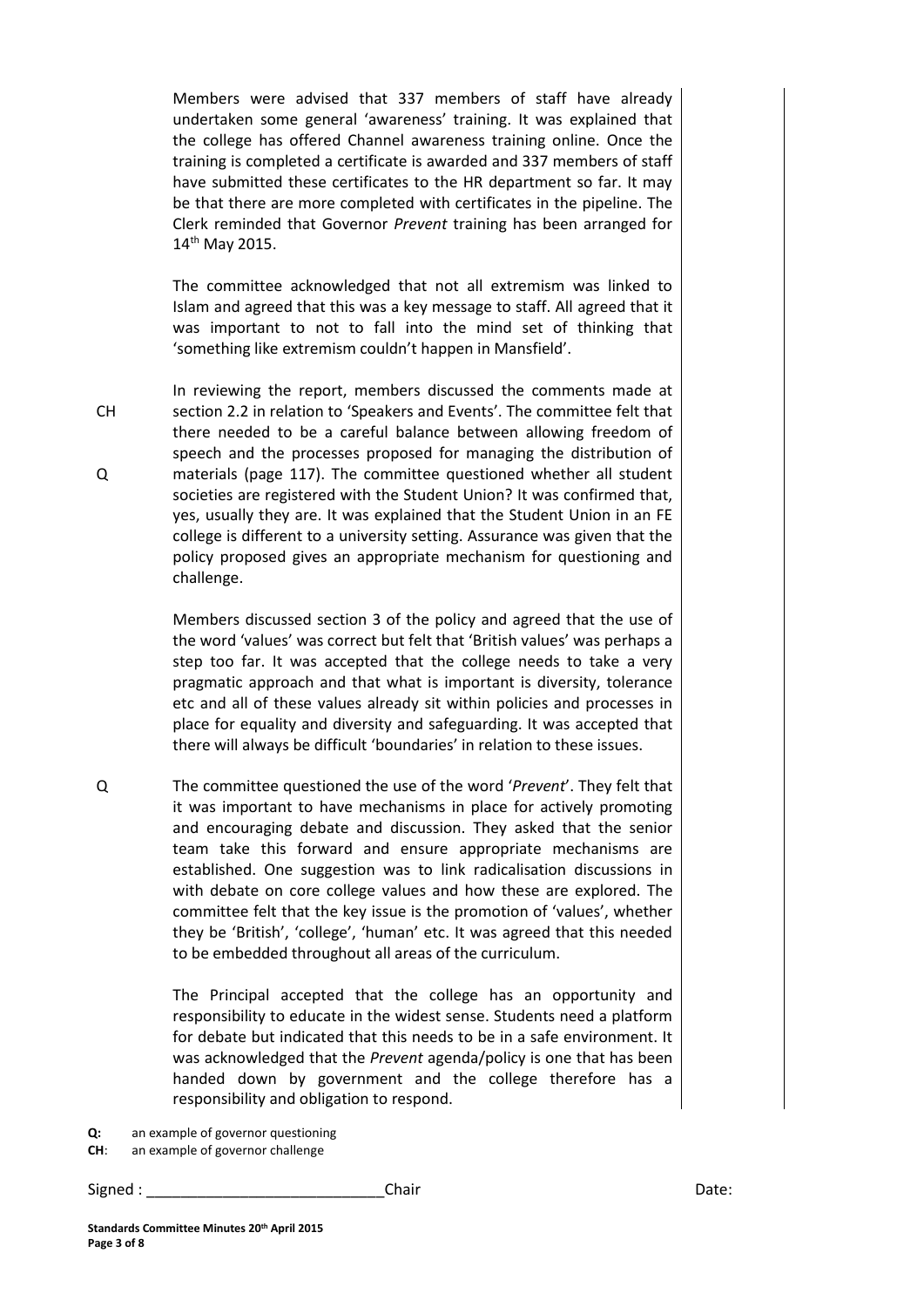| To monitor in the future it was agreed to:<br>(i) Re visit the policy after 12 months of operation<br>Dir: C, M&LE<br>(ii) An update on Prevent activities/developments and any<br>issues/referrals to be built into the regular E&D/Safeguarding<br>Dir:C,M&LE/<br>Each<br>reports presented to this committee and the Board<br><b>DP</b><br>report<br>AGREED: to<br>(i) Note the update, risk assessment and action plan provided, and<br>(ii) Approve the Prevent Policy presented.<br>15.21<br><b>DEPUTY PRINCIPAL'S REPORT</b><br>The Deputy Principal introduced this item and drew members'<br>attention to her written update. Key points noted:<br>QAA review is scheduled for week commencing 8 June 2015.<br>The review covers all HE courses irrespective of the university<br>which is the validating body. The SED was uploaded to deadline<br>together with significant supporting documentary evidence<br>which will form the basis of the review.<br>Mock Inspections - Nine mock inspections have been<br>٠<br>completed between November 2014 and March 2015; seven<br>Schools of Learning, Employer Engagement and Student<br>Support. There were lots of learning points following this<br>process. A report was prepared following each inspection. In<br>some areas the grades were very disappointing (para 3.5) and<br>not where the college would want them to be which is a grade<br>2 or above. A real difference seems to be the shift in focus<br>regarding English and maths. Teaching is clearly now not just<br>about the observation grade. One area that performed really<br>well was Foundation Studies. In Employer Engagement the<br>team saw a different emphasis on English and maths and this<br>may be as a result of the new CEF to be introduced in<br>September. Some differences in approach were taken by<br>different inspectors irrespective of the currency of Ofsted<br>training.<br>Ofsted College Inspection Results - The number of outstanding<br>colleges has significantly declined. Influential factors as noted<br>by Ofsted are set out in paragraph 4.2, a number of them are<br>linked to English and maths.<br>Q<br>In relation to the grades set out at paragraphs 3.5 and 3.8, the<br>committee questioned where this would leave the college in relation to<br>the next inspection anticipated.<br>an example of governor questioning<br>Q: | The committee was happy that there had been careful and sensitive<br>discussions regarding implementation. The committee asked the senior<br>team to look to encourage student debate on the issue of values in an<br>innovative way. |            |
|---------------------------------------------------------------------------------------------------------------------------------------------------------------------------------------------------------------------------------------------------------------------------------------------------------------------------------------------------------------------------------------------------------------------------------------------------------------------------------------------------------------------------------------------------------------------------------------------------------------------------------------------------------------------------------------------------------------------------------------------------------------------------------------------------------------------------------------------------------------------------------------------------------------------------------------------------------------------------------------------------------------------------------------------------------------------------------------------------------------------------------------------------------------------------------------------------------------------------------------------------------------------------------------------------------------------------------------------------------------------------------------------------------------------------------------------------------------------------------------------------------------------------------------------------------------------------------------------------------------------------------------------------------------------------------------------------------------------------------------------------------------------------------------------------------------------------------------------------------------------------------------------------------------------------------------------------------------------------------------------------------------------------------------------------------------------------------------------------------------------------------------------------------------------------------------------------------------------------------------------------------------------------------------------------------------------------------------------------------------------------------------------------------------|---------------------------------------------------------------------------------------------------------------------------------------------------------------------------------------------------------------------------------------|------------|
|                                                                                                                                                                                                                                                                                                                                                                                                                                                                                                                                                                                                                                                                                                                                                                                                                                                                                                                                                                                                                                                                                                                                                                                                                                                                                                                                                                                                                                                                                                                                                                                                                                                                                                                                                                                                                                                                                                                                                                                                                                                                                                                                                                                                                                                                                                                                                                                                               |                                                                                                                                                                                                                                       | April 2016 |
|                                                                                                                                                                                                                                                                                                                                                                                                                                                                                                                                                                                                                                                                                                                                                                                                                                                                                                                                                                                                                                                                                                                                                                                                                                                                                                                                                                                                                                                                                                                                                                                                                                                                                                                                                                                                                                                                                                                                                                                                                                                                                                                                                                                                                                                                                                                                                                                                               |                                                                                                                                                                                                                                       |            |
|                                                                                                                                                                                                                                                                                                                                                                                                                                                                                                                                                                                                                                                                                                                                                                                                                                                                                                                                                                                                                                                                                                                                                                                                                                                                                                                                                                                                                                                                                                                                                                                                                                                                                                                                                                                                                                                                                                                                                                                                                                                                                                                                                                                                                                                                                                                                                                                                               |                                                                                                                                                                                                                                       |            |
|                                                                                                                                                                                                                                                                                                                                                                                                                                                                                                                                                                                                                                                                                                                                                                                                                                                                                                                                                                                                                                                                                                                                                                                                                                                                                                                                                                                                                                                                                                                                                                                                                                                                                                                                                                                                                                                                                                                                                                                                                                                                                                                                                                                                                                                                                                                                                                                                               |                                                                                                                                                                                                                                       |            |
|                                                                                                                                                                                                                                                                                                                                                                                                                                                                                                                                                                                                                                                                                                                                                                                                                                                                                                                                                                                                                                                                                                                                                                                                                                                                                                                                                                                                                                                                                                                                                                                                                                                                                                                                                                                                                                                                                                                                                                                                                                                                                                                                                                                                                                                                                                                                                                                                               |                                                                                                                                                                                                                                       |            |

**CH**: an example of governor challenge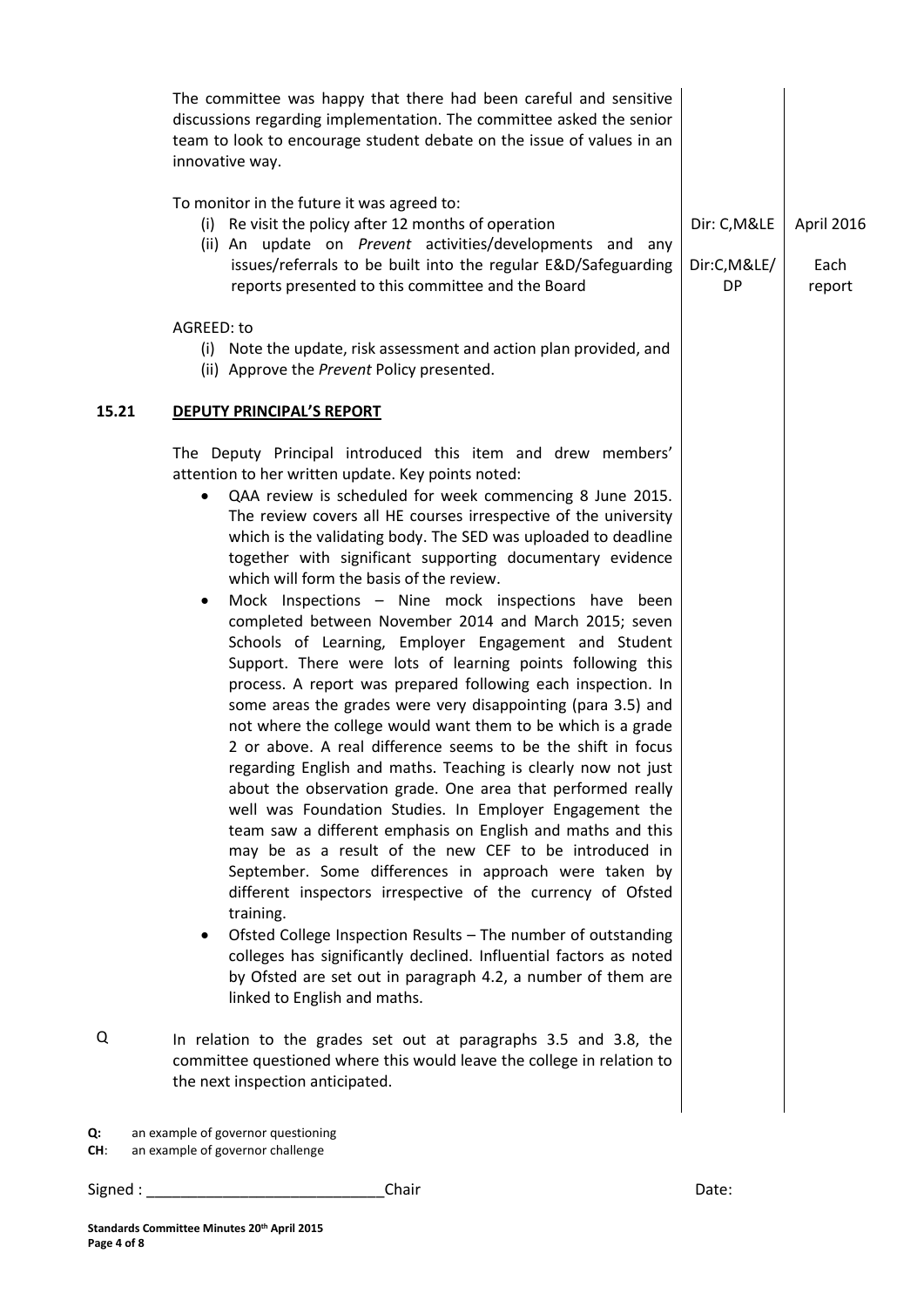- CH They questioned how confident the college is and how can the Board be assured regarding internal judgements. The Deputy Principal confirmed that the mocks had made staff all aware of where the shifts in focus was, this will help the college to concentrate on areas of weakness and areas for development.
- CH The committee all agreed that the possibility of a grade 3 was a concern and asked what plans were in place to address this and improve. The Deputy Principal confirmed that all areas of provision have an action plan in place to address issues identified. There have been some staff changes since the mocks and significant staff training to support improvements. It was acknowledged that from a statistical perspective there had to be some colleges who 'required improvement' but they did not want WNC to be judged as one of them. Whilst acknowledging that grades were important, the committee felt that they were only one part of the offer to students and that it was important to be mindful of the needs of the community that the college serves.

AGREED: to note the update provided.

#### **15.22 QUALITY REPORT**

The Director: Quality and Performance introduced her detailed report and drew some key information to members attention:

- $\bullet$  Section 2 a summary of the new measures of success and the impact on the college. A key change is the inclusion of functional skills (English and maths) when presenting headline data.
- Section 3 in year retention. Full data analysis provided at appendix A-C.
- Section 4 identifies where there are any particular areas of concern. Maths and English are included.
- Section 5 provides a summary of learner withdrawals. On the basis of numbers and reasons.
- Section 6 provides a summary of the lesson observation process for this year. These are the internal processes and judgements. Of 161 graded observations, 78% were graded as good or better. Anyone graded as a 3 or a 4 are being supported to improve. There has been an increased focus on using joint observations to moderate judgements. Section 6.9 summarises the external validation processes, this allows confidence in the internal judgements. Both developmental and graded observations have been undertaken in the year. The committee were reminded and acknowledged that teaching, learning and assessments is not just about observations and includes many other methods of performance assessment.
- Section  $7$  summarises the support in place for improving teaching, learning and assessment.
- Section 9 summarises off campus observations and support.

**Q:** an example of governor questioning

**CH**: an example of governor challenge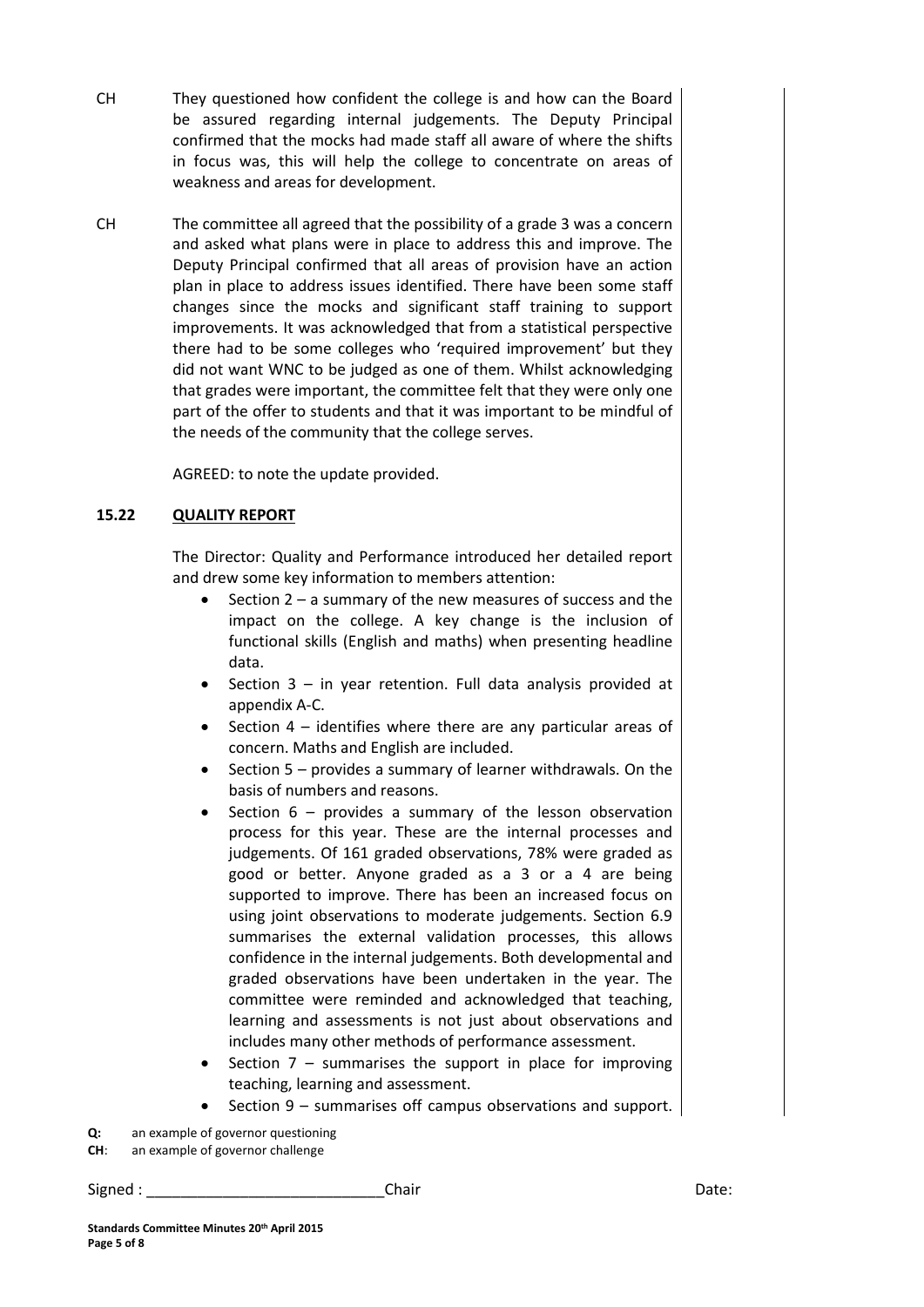| 15.23     | The college has worked hard this year to ensure partners take<br>ownership of the observation process.<br>The college has a risk based approach to involvement in partner<br>observations but completes a 100% moderation exercise of<br>paperwork that comes into the QTLP. Section 9.4 makes it clear<br>that new partners in particular are subject to significant<br>support. The results are starting to show a positive impact.<br>Section 11 - this is a QIP update. The committee felt that good<br>progress was being made within the context of the fact that<br>there are a lot of areas to cover simultaneously. The committee<br>acknowledged that there was a lot of detail included within the<br>QIP and a balance had to be struck between the level of data<br>available and key issues to be discussed. The committee<br>suggested that the QIP report when presented at meetings<br>could be supported by a 'top 10 areas of concern' summary.<br>They asked if it was possible to look at thematic issues<br>throughout the year. It was acknowledged that the information<br>provided on pages 23 and 24 clearly highlight the areas for<br>concern and that this should give confidence regarding the<br>processes in place. All agreed that the QIP should continue to<br>operate as a working document.<br>AGREED: to note the content of the update provided<br><b>HIGHER EDUCATION UPDATE</b> | Dir Q&P | <b>July 2015</b> |
|-----------|--------------------------------------------------------------------------------------------------------------------------------------------------------------------------------------------------------------------------------------------------------------------------------------------------------------------------------------------------------------------------------------------------------------------------------------------------------------------------------------------------------------------------------------------------------------------------------------------------------------------------------------------------------------------------------------------------------------------------------------------------------------------------------------------------------------------------------------------------------------------------------------------------------------------------------------------------------------------------------------------------------------------------------------------------------------------------------------------------------------------------------------------------------------------------------------------------------------------------------------------------------------------------------------------------------------------------------------------------------------------------------------------------------------------------|---------|------------------|
|           | The Head of HE and International introduced this item and provided a<br>presentation with key matters to note:<br>Timetable for the review<br>$\bullet$<br>The focus of the review<br>$\bullet$<br>The possible judgements<br>٠<br>Key actions taken in $14/15$ – one key action was to improve the<br>$\bullet$<br>NSS response rate. Members were advised that the response<br>rate is 85.4% which is significantly improved on the prior year<br>and above target. It was noted that unfortunately the college<br>will not obtain the survey results until after the QAA review and<br>to address this, a separate internal survey has been completed.<br>Target areas of good practice                                                                                                                                                                                                                                                                                                                                                                                                                                                                                                                                                                                                                                                                                                                               |         |                  |
|           | Members were reminded that a full copy of the SED is available on the<br>portal. Governors felt that it would also be useful to have this as an<br>emailed reference document. The Clerk confirmed that this would be<br>sent out.                                                                                                                                                                                                                                                                                                                                                                                                                                                                                                                                                                                                                                                                                                                                                                                                                                                                                                                                                                                                                                                                                                                                                                                       | Clerk   | May 2015         |
|           | AGREED: to note the content of the update provided.                                                                                                                                                                                                                                                                                                                                                                                                                                                                                                                                                                                                                                                                                                                                                                                                                                                                                                                                                                                                                                                                                                                                                                                                                                                                                                                                                                      |         |                  |
| 15.24     | <b>DESTINATIONS REPORT</b>                                                                                                                                                                                                                                                                                                                                                                                                                                                                                                                                                                                                                                                                                                                                                                                                                                                                                                                                                                                                                                                                                                                                                                                                                                                                                                                                                                                               |         |                  |
| Q:<br>CH: | The Director: Quality and Performance introduced her detailed report.<br>an example of governor questioning<br>an example of governor challenge                                                                                                                                                                                                                                                                                                                                                                                                                                                                                                                                                                                                                                                                                                                                                                                                                                                                                                                                                                                                                                                                                                                                                                                                                                                                          |         |                  |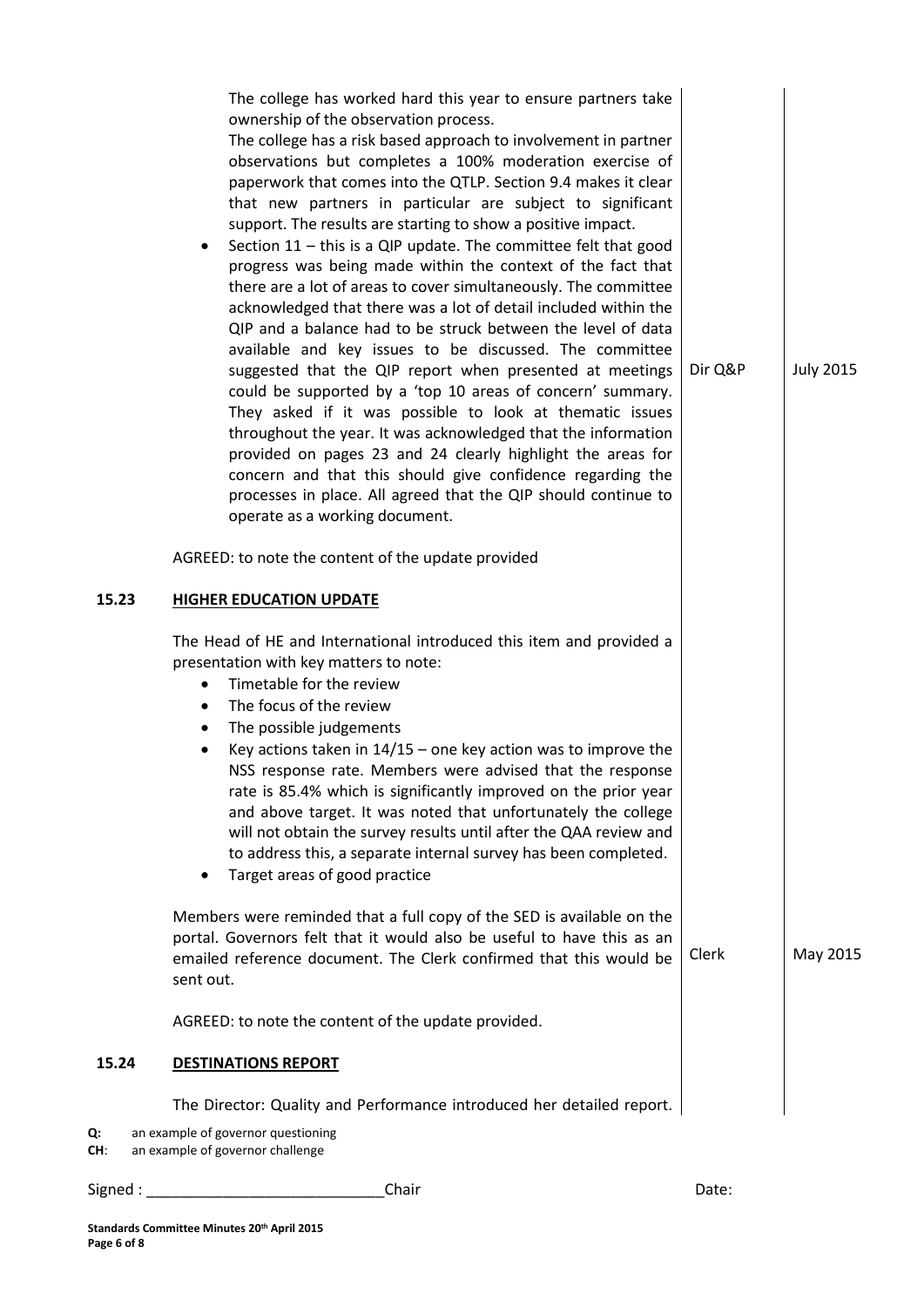Key points noted:

- The report covers college delivered classroom based learning
- The college has used a different process for collecting destination information this year. Learners have been contacted four months or longer after they have left college.
- Section 3 summarises the findings. The college has been able to identify 67% of known destinations; there are still 33% unknown which equates to 929 leavers. Table A provides a detailed breakdown of the responses.
- Section 3.5 of those students who have gone into employment, further analysis is being undertaken to assess whether they gained employment in the same sector in which they studied at college. An initial review would indicate that there was a high proportion that did not, but this is something to investigate further.
- Section 5 summarises the Employer Responsive provision. This is an area where it is slightly easier to collect data.
- Section 6 summarises the HE position (based on UCAS entries). In terms of a review by gender it was explained that the statistics are influenced by subject areas. Section 6.5 shows the 10 most popular subject areas, it was confirmed that this information is used to guide the college curriculum offer. Page 77 details the top universities where students were placed. Section 6.7 shows Russell Group placements

As a general observation, the committee question why Sheffield Hallam University appeared to perform well in table 6.6 but not in 6.7. It was explained that this is influenced by particular courses and curriculum areas.

AGREED: to note the update provided.

#### **15.24 LEARNER VOICE UPDATE – INDUCTION SURVEY**

Paul Rana introduced this item and confirmed that:

- The learner induction/on-programme survey results show the college 2% above benchmark for the survey results nationally, with the college's overall scores being 90% across all questions.
- In terms of Schools of Learning, Construction and Building Services and Lifestyle Academy, overall scores were highest at 94%, whilst Academic Studies, Public Services and Sports Studies overall score was lowest at 86%.
- Table 2.2 summarises the overall responses.
- Table 2.3 breaks the responses down by Schools of Learning.
- The RAG rating shows 'green' which are the highest scores and 'red' which are the lowest.

AGREED: to note the update provided.

- **Q:** an example of governor questioning
- **CH**: an example of governor challenge